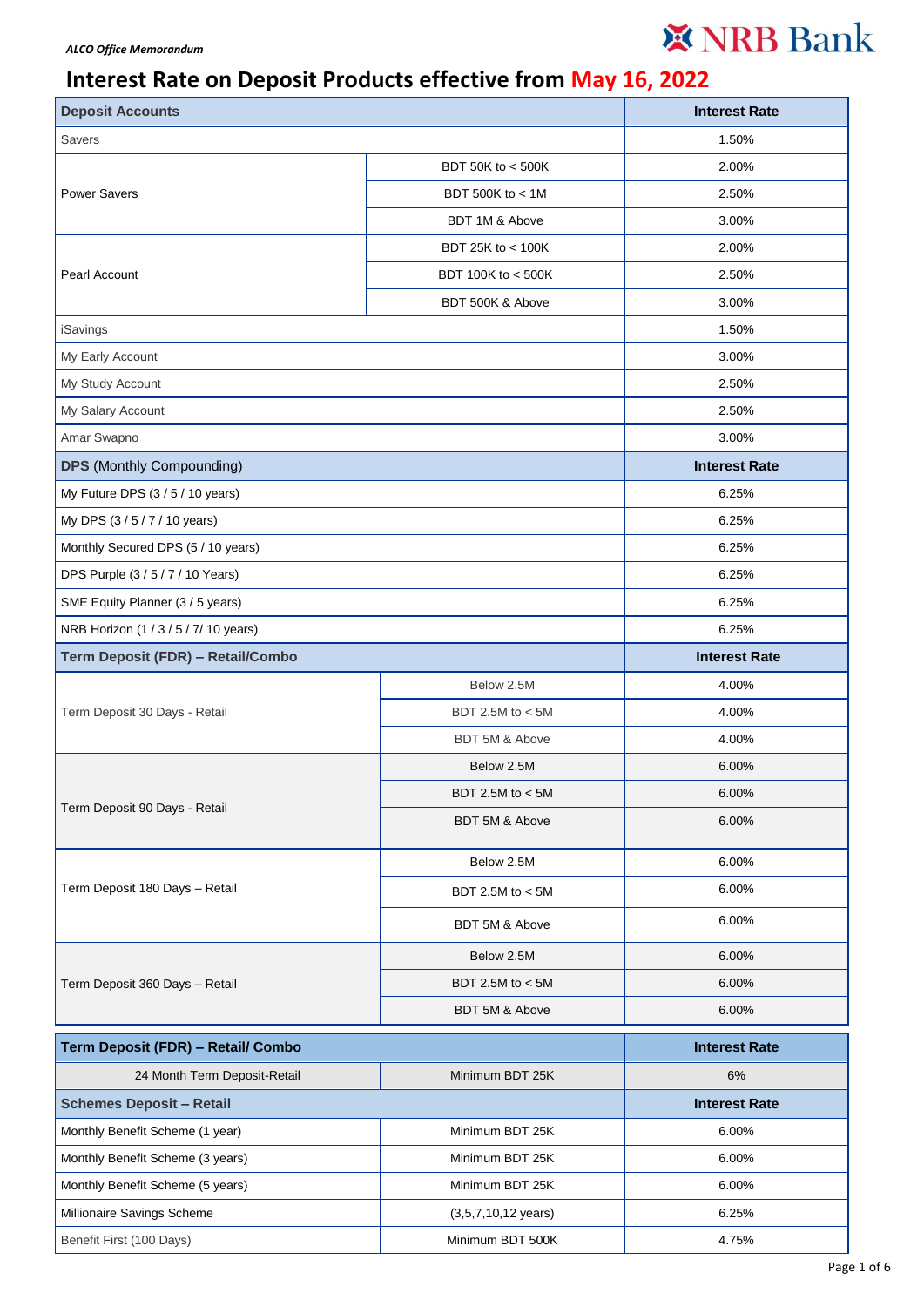| <b>ALCO Office Memorandum</b>            |                      | ※ NRB Bank |
|------------------------------------------|----------------------|------------|
| Benefit First (200 Days)                 | Minimum BDT 500K     | 4.75%      |
| Benefit First (300 Days)                 | Minimum BDT 500K     | 4.75%      |
| Term Deposit (FDR) - Corporate/SME/Combo | <b>Interest Rate</b> |            |
| Term Deposit 30 Days - Corporate         | Below BDT 10M        | 4.00%      |
|                                          | BDT 10M to $<$ 50M   | 4.00%      |
|                                          | BDT 50M & Above      | 4.00%      |
| Term Deposit 90 Days - Corporate         | Below BDT 50M        | 6.00%      |
|                                          | BDT 50M to < 200M    | 6.00%      |
|                                          | BDT 200M < 500M      | 6.00%      |
|                                          | BDT 500M & Above     | 6.00%      |
| Term Deposit 180 Days - Corporate        | Below BDT 50M        | 6.00%      |
|                                          | BDT 50M to < 200M    | 6.00%      |
|                                          | BDT 200M < 500M      | 6.00%      |
|                                          | BDT 500M & Above     | 6.00%      |
| Term Deposit 360 Days - Corporate        | Below BDT 10M        | 6.00%      |
|                                          | BDT 10M to $<$ 50M   | 6.00%      |
|                                          | BDT 50M to $<$ 200M  | 6.00%      |
|                                          | BDT 200M < 500M      | 6.00%      |
|                                          | BDT 500M & Above     | 6.00%      |

| Term Deposit (FDR) - Corporate/SME/ Combo                  |                   | <b>Interest Rate</b> |
|------------------------------------------------------------|-------------------|----------------------|
| Term Deposit 365 Days - Corporate                          | Below BDT 50M     | 6.00%                |
|                                                            | BDT 50M to < 200M | 6.00%                |
|                                                            | BDT 200M < 500M   | 6.00%                |
|                                                            | BDT 500M & Above  | 6.00%                |
| 24 Month Term Deposit-Corporate                            | Minimum BDT 100K  | 5.00%                |
| <b>SND Account /SND Individual</b>                         |                   | <b>Interest Rate</b> |
| Below 10M                                                  |                   | 2.50%                |
| BDT 10M to <250M                                           |                   | 3.00%                |
| BDT 250M to <500M                                          |                   | 3.50%                |
| BDT 500M to <1000M                                         |                   | 4.00%                |
| BDT 1000M to Above                                         |                   | 4.00%                |
| <b>Agent Banking Product</b>                               |                   | <b>Interest Rate</b> |
| Bondhu Shasroy Account                                     |                   | 1.50%                |
| Bondhu Sonchita Account                                    |                   | 1.75%                |
| <b>Bondhu Student Account</b>                              |                   | 1.75%                |
| <b>DPS</b> (Monthly Compounding)                           |                   | <b>Interest Rate</b> |
| Bondhu DPS (3/5/7/10 yrs.)                                 |                   | 6.25%                |
| Bondhu Shaptahik DPS (156 / 260 weeks)                     |                   | 6.25%                |
| Bondhu Student DPS (3/5/7/10 yrs.)                         |                   | 6.25%                |
| Bondhu Lakhopoti Scheme (2.5 / 3.5 / 4.5 / 5.5 / 6.5 yrs.) |                   | 6.25%                |
| <b>Schemes Deposit - Agent Banking</b>                     |                   | <b>Interest Rate</b> |
| Bondhu Monthly Benefit Scheme (1 year)                     | Minimum BDT 25K   | 6%                   |